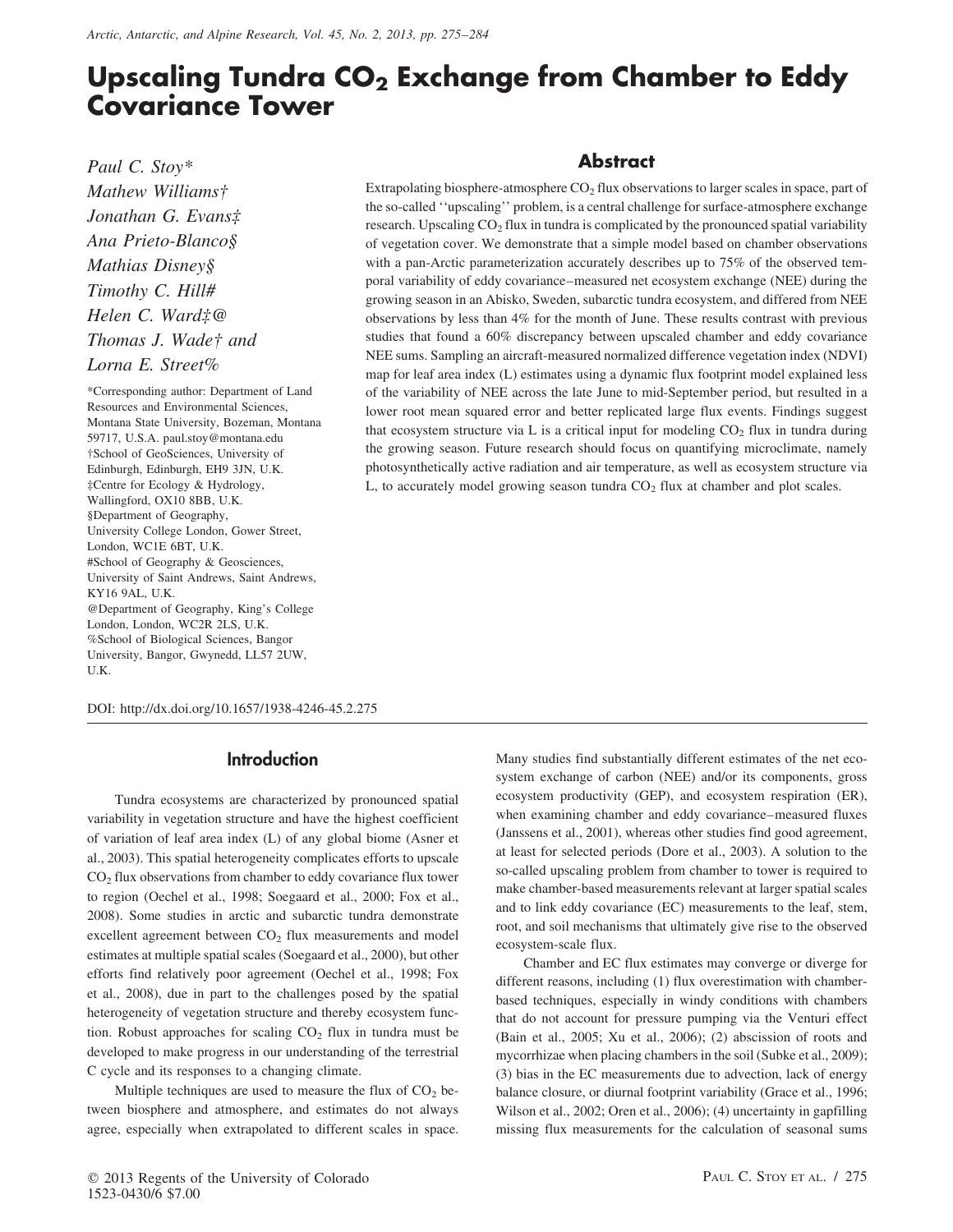(Goulden et al., 1996; Moncrieff et al., 1996); (5) choosing statistically unrepresentative locations within the flux footprint with which to make chamber-based measurements (Fox et al., 2008); (6) uncertainty as to how to partition vegetation within the flux footprint into functional units for modeling, including uncertainty in the flux footprint model itself (Schmid, 2002; Kljun et al., 2004); and (7) complications owing to the spatial aggregation of what is often a nonlinear relationship between surface-atmosphere exchange and micrometeorological drivers (Rastetter et al., 1992; Kustas and Norman, 2000; Hong and Kim, 2008; Stoy et al., 2009b; Hill et al., 2011). These issues can be partially resolved by studying situations where bias terms are likely to be minor and where spatial variability in ecosystem structure and function within the eddy covariance flux footprint has been characterized.

We argue that our tundra study ecosystem near Abisko, Sweden, represents an ideal test case for  $CO<sub>2</sub>$  flux upscaling. Upscaled NEE estimates using ecosystem models based on a unique mobile chamber designed to minimize issues 1 and 2 (see Williams et al., 2006) can be compared against eddy covariance NEE measurements for periods that minimize issues 3 and 4. The unvented closed chamber system does not disturb the soil environment to account for issues 1 and 2, and the site is characteristically windy (averaging nearly 3.3 m  $s^{-1}$ ) with a short tower height to minimize uncertainties owing to CO<sub>2</sub> storage in the air space below the eddy covariance system (Yang et al., 2007). The implications of the ecosystem model used here, that tundra ecosystem  $CO<sub>2</sub>$  flux follows a predictable relationship with L (Shaver et al., 2007), simplifies issues 5 and 6 if spatial heterogeneity within the flux footprint is characterized, as has been addressed in our case using high-resolution airborne remote-sensing observations (Stoy et al., 2009b). This leaves only issue 7, which has been explored at the study site using an information theoretic framework to avoid biases due to nonlinearities (Stoy et al., 2009c).

Despite the proposed advantages for scaling  $CO<sub>2</sub>$  flux at the Abisko tundra site, Fox et al. (2008) found that upscaled  $1 \text{ m}^2$ chamber flux measurements and EC tower measurements differed by 60% over a 40-day period during the peak growing season. Fox et al. (2008) summed chamber-based measurements of different vegetation classes to the scale of the turbulent eddy covariance flux footprint (Schmid, 1994, 1997) based on a detailed vegetation map, and used error estimates from both measurement techniques to demonstrate that the flux sums did not agree. They suggested that either error in the tower measurements (i.e. due to 3 and/or 4 above), or biased sampling using chambers (5 and/or 6) as opposed to chamber errors (1 and 2) were responsible for the lack of agreement.

A major assumption of the Fox et al. (2008) study was that detailed spatial information on community composition, regardless of their structural properties like L, is required to upscale chamberbased flux measurements to larger spatial scales. However, the implications of chamber studies from the Abisko tundra site and other arctic ecosystem types (Shaver et al., 2007; Street et al., 2007) suggest that only L, air temperature  $(T_a)$ , and photosynthetic photon flux density (PPFD) are required to model  $CO<sub>2</sub>$  flux in tundra during the growing season; community composition can be effectively excluded from the model. Specifically, Shaver et al. (2007) parameterized a simple model with such chamber measurements to argue

that tundra ecosystems demonstrate functional convergence, meaning that the parameters of simple models for photosynthesis and respiration were similar across vegetation types and regions. Measured  $CO<sub>2</sub>$  flux followed a predictable relationship with L (Williams et al., 2006; Street et al., 2007) regardless of species type or community composition. If these results are applicable to larger spatial scales than the  $1 \times 1$  m chambers employed by previous studies (Shaver et al., 2007; Street et al., 2007), namely the eddy covariance flux footprint (Loranty et al., 2011), then NEE at the footprint scale should be accurately predicted with an unbiased estimate of L and accurate meteorological inputs.

We hypothesize that a model of ecosystem  $CO<sub>2</sub>$  flux based on previous chamber measurements in tundra will match eddy covariance NEE measurements during growing season periods for which the model was parameterized (Williams and Rastetter, 1999; Shaver et al., 2007). We further test if footprint modeling coupled with spatially explicit normalized difference vegetation index (NDVI) maps or simple tower-based NDVI observations, as proxies for L, are required for accurate chamber-to-tower upscaling. We discuss the consequences of our findings for upscaling surface  $CO<sub>2</sub>$ fluxes in tundra.

# **Methods**

#### *SITE DESCRIPTION*

The Abisko tundra site (hereafter AT) is 6.2 km SSE of Abisko, Sweden, in mixed tundra vegetation. An eddy covariance tower was located on a moraine plateau at UTM coordinates 411180.486 E, 7577776.226 N, (zone 34W) at an elevation of 752.3 m a.s.l. A meteorological tower was located nearby at 411191.840 E, 7577785.175 N, 751.9 m a.s.l. Sensor location was measured by real-time kinetic GPS using a Trimble 5800 rover with Trimble 5700 base station (Trimble Navigation Ltd., Sunnyvale, California, U.S.A.). Six types of tundra vegetation were previously classified at AT: fell field, open *Empetrum* heath, closed *Empetrum* heath, poor fen, shrub tundra, and grey willow scrub (mostly *Salix glauca*, noting frequent hybridization) (Shaver et al., 2007; Street et al., 2007; Fox et al., 2008). The same assemblages existed during the study period in 2007.

#### *EDDY COVARIANCE*

NEE was measured using an open path eddy covariance system comprised of a LI-COR 7500 infrared gas analyzer (Li-Cor, Lincoln, Nebraska, U.S.A.) and a Gill R3 Sonic Anemometer (Gill Instruments Limited, Lymington, Hampshire, U.K.). Sensors were mounted at 3.0 m on a telescopic mast. Half-hourly fluxes were calculated using FluxView (Centre for Ecology and Hydrology, Wallingford, U.K.). Processing involved correction for the angle of attack (Gash and Dolman, 2003), adjustment for lag times between sonic anemometer and infrared gas analyzer, coordinate rotations to align the horizontal wind vector along the half-hourly mean wind direction and to force the vertical component to zero, correcting observed heat flux for humidity effects (Schotanus et al., 1983), correction for spectral flux losses, the Webb-Pearman-Leuning correction for the effects of air density fluctuations on open path eddy covariance measurements (Webb et al., 1980), and the Burba cor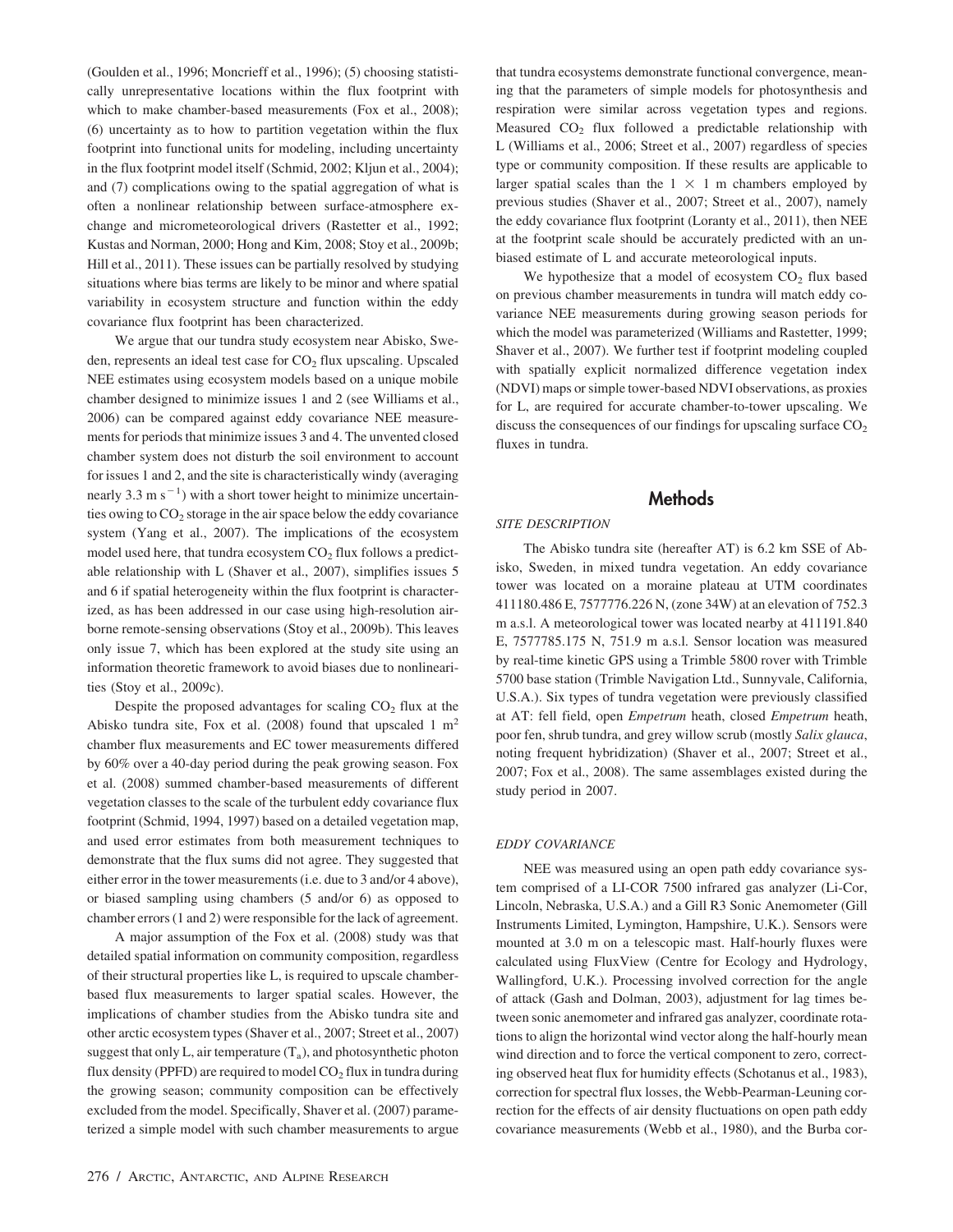rection to account for heating of the open-path infrared gas analyzer (Burba et al., 2008).

#### *METEOROLOGICAL MEASUREMENTS*

Photosynthetic photon flux density (PPFD) was measured using a SKP 215 Quantum Sensor (Skye Instruments, Llandrindod Wells, U.K.) at a height of 2 m on the meteorological tower. Missing measurements were replaced using the linear relationship with incident shortwave radiation measured by a co-located CM11 Pyranometer (Kipp & Zonen, Delft, Netherlands). Air temperature was measured using a HMP45 sensor (Vaisala, Helsinki, Finland), also at a height of 2 m.

#### *TOWER AND AIRCRAFT NDVI MEASUREMENTS*

NDVI was measured from the micrometeorological tower using 20-min averaged output of SKR1800 two-channel reflectance sensors (Skye Instruments) pointing both upward and downward and mounted at 1.5 m on the meteorological tower. The SKR1800 as configured has a field of view of  $60^{\circ}$  and a footprint of 1.7 m in diameter. NDVI was converted to the formulation used by van Wijk and Williams (2005) and Williams et al. (2008) as discussed in Stoy et al. (2009b). L was estimated using the NDVI conversion for sensors at 1.5 m height following Williams et al. (2008):

$$
L = 0.00067^{(9.237 \text{ NDVI})} \tag{1}
$$

Representative daily NDVI values were chosen by selecting periods with solar zenith angles between  $55^{\circ}$  and  $75^{\circ}$  to ensure that different days of observation were comparable given the low solar zenith angles experienced in Abisko before mid-June and after early September.

Aircraft-based NDVI measurements were used for the spatially explicit flux footprint analysis. NDVI was calculated for 4 m pixels in a 2 km  $\times$  2 km area including the AT tower footprint using observations from an Azimuth Systems AZ-16 Airborne Thematic Mapper (ATM) flown on 17 July 2005 (day of year [DOY] 198) as described in Stoy et al. (2009b).

The tower-based and aircraft-based NDVI measurements were compared against surface reflectance measurements made every 20 m in 200 m transects in the four cardinal directions from the meteorological tower during the peak of the growing season (DOY 185; 2007) using a FieldSpec2 spectroradiometer (ASD Inc., Boulder, Colorado, U.S.A.), henceforth called an ''ASD.'' The present analysis concentrates on the 200  $\times$  200 m area centered around the AT tower that corresponds to the flux source area during periods with adequate convective and mechanical production of turbulent kinetic energy for accepting the half-hourly eddy covariance flux values (Aubinet et al., 2000). A further check on NDVI surrounding AT was provided by ASD measurements from a University of Edinburgh G-GEOS aircraft flyover on DOY 198, 2008.

#### *NET ECOSYSTEM EXCHANGE MODEL*

NEE was modeled using the observed relationship between photosynthesis, L, and irradiation (i.e. PPFD) and between respiration, air temperature, and L (''PLIRTLE''; Shaver et al., 2007). The gross primary productivity (GPP) submodel follows the aggregated

canopy photosynthesis model of Rastetter et al. (1992). GPP, in  $\mu$ mol CO<sub>2</sub> m<sup>-2</sup> s<sup>-1</sup>, is assumed to follow a saturating response to PPFD, in  $\mu$ mol photons m<sup>-2</sup> s<sup>-1</sup>, and is integrated through the canopy using the Beer-Lambert law for light attenuation:

$$
GPP = -P_{max}/k \ln
$$

$$
[(P_{max} + E_o P P F D)/(P_{max} + E_o P P F D e^{-kL})]
$$
(2)

where k is the Beer's law light extinction coefficient, assumed here to be 0.5 after Shaver et al. (2007),  $E_o$  ( $\mu$ mol CO<sub>2</sub>  $\mu$ mol photons $^{-1}$ ) is the initial slope of the light sensitivity response of photosynthesis, and  $P_{\text{max}}$  is the light saturated rate of photosynthesis per unit leaf area ( $\mu$ mol m<sup>-2</sup> s<sup>-1</sup>).

Shaver et al. (2007) found that ER models for tundra that include two sources, one sensitive to  $L$  and  $T_a$  and one not (the latter presumably from deeper soil horizons), fare better than models that assume a single substrate pool. We use model "ER2" (Shaver et al., 2007):

$$
ER = LR_o e^{\beta T a} + R_x \tag{3}
$$

where R<sub>0</sub> ( $\mu$ mol m<sup>-2</sup> s<sup>-1</sup>) is base respiration at 0 °C, R<sub>x</sub> ( $\mu$ mol m<sup>-2</sup>  $s^{-1}$ ) is the component of ecosystem respiration that is insensitive to observed L and  $T_a$ , and  $\beta$  (°C<sup>-1</sup>) is the temperature sensitivity of R0. The global parameter set using observations from Sweden and Alaska as described in Shaver et al. (2007) was chosen for this analysis to investigate the proposed pan-Arctic applicability of PLIRTLE and the generality of the chamber-based model upscaling approach (Table 1). The net  $CO<sub>2</sub>$  flux from atmosphere to biosphere is denoted as negative following the micrometeorological convention.

#### *FLUX FOOTPRINT MODEL*

A two-dimensional semi-analytic footprint model after Hsieh et al. (2000), extended to two dimensions by Detto et al. (2006) (see also Novick et al., 2004; Stoy et al., 2006; Oishi et al., 2008) was used to sample NDVI pixels from the ATM-generated NDVI map (see Fig. 3 later herein). All NDVI pixels that contributed less than 0.01% to the footprint were excluded for efficient computation, and the total remaining footprint was rescaled to equal one. These pixels were weighted by flux footprint source area to derive a probability distribution of flux-weighted NDVI values, which were converted to L following Equation (1). This derived distribu-

#### **TABLE 1**

**The pan-Arctic parameter set for the PLIRTLE model with ecosystem respiration model (ER) 2 and a fixed light extinction coefficient (k) of 0.5 following Shaver et al. (2007). Units for E**<sup>o</sup> **are defined in the text.**

| Parameter    | Value      |
|--------------|------------|
| $P_{max}$    | $15.831 +$ |
| $E_{\alpha}$ | 0.036      |
| $R_0$        | $0.602+$   |
| β            | 0.074      |
| $R_{\rm x}$  | $0.547+$   |

+  $\mu$ mol CO<sub>2</sub> m<sup>-2</sup> s<sup>-1</sup>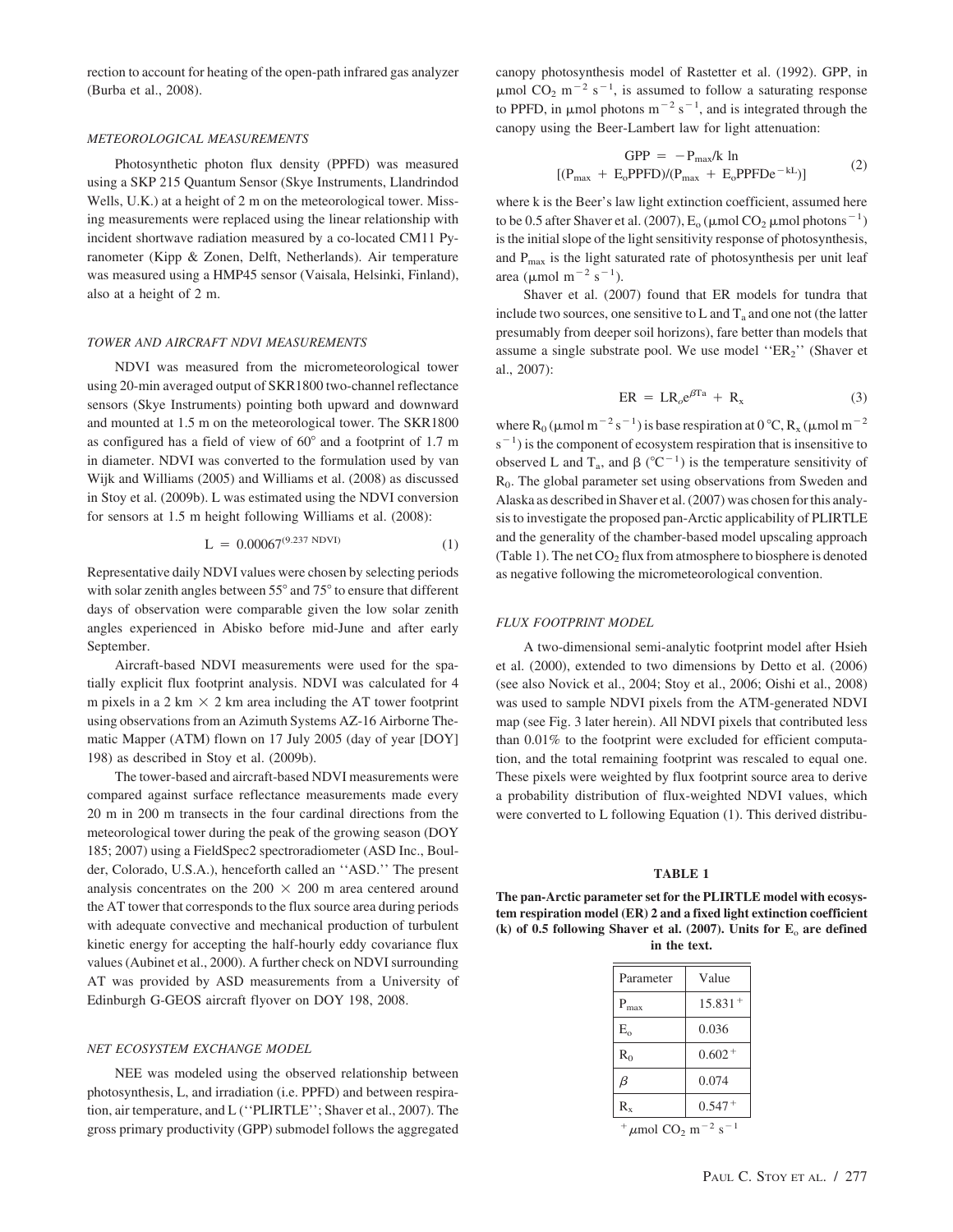

**FIGURE 1. (A) Air temperature (Ta), and (B) photosynthetically active photon flux density (PPFD) between day of year (DOY) 120 and 250 of 2007, with a focus on the model comparison period between DOY 186 and DOY 200 (C: Ta; D: PPFD).**

tion of L entered the PLIRTLE model prior to averaging following Stoy et al. (2009b). Modeled NEE based on L estimates from the tower-mounted NDVI sensor (NEE<sub>mod,tower</sub>) and modeled NEE based on L estimates from the source-area weighted footprint analysis (NEE<sub>mod,footprint</sub>) were compared against eddy covariance-measured NEE. We focused the model comparison on the 83-day period between DOY 174 when continuous eddy covariance measurements began and DOY 257 when tower-mounted NDVI measurements became unreliable. We additionally highlight a period between DOY 186 and DOY 200 when PPFD and  $T_a$  exhibited characteristic mid-summer variability but tower-mounted NDVI measurements were to a first order constant.

We note that chamber observations and subsequent modeling work were made at the same site during previous years (Shaver et al., 2007; Street et al., 2007), and that the ATM flyover also took place during previous years (Stoy et al., 2009b). If this previous measurement and modeling work can be used as a basis for upscaling NEE during subsequent years, it may be argued that the ability to upscale models based on chamber measurements to the eddy covariance flux footprint is further simplified.

#### **Results**

#### *MICROCLIMATE*

The summer of 2007 was characterized by brief warm spells extending from multiple days to over one week (Fig. 1). The highlighted period (DOY 186–200) was characterized by variable PPFD and  $T_a$ , which was generally  $>8$  °C.

#### *TOWER AND AIRCRAFT-MEASURED NDVI*

Mean tower-measured daily NDVI was  $~10.55$  preceding the period of rapid vegetation growth, which began around DOY 150.

Mean daily NDVI reached its peak of  $\sim 0.75$  around DOY 180 and began a slow decline around DOY 210 (Fig. 2, part A). The mean daily L estimates that resulted from the NDVI observations following Equation (1) ranged from  $\leq 0.2$  m<sup>2</sup> m<sup>-2</sup> to  $\sim$ 1 m<sup>2</sup> m<sup>-2</sup> (Fig. 2, part B).

Mean NDVI from the ASD-sampled transects within the flux footprint (0.683) and NDVI measured by the tower-mounted sensor (0.675) were not significantly different (two-sided *t*-test,  $p < 0.05$ ) on DOY 185, 2007, when the ASD measurements were made. Mean tower-measured NDVI during DOY 186–200 was 0.73 and the mean weighted NDVI captured by the dynamic flux footprint (e.g. Fig. 3) over the same period was 0.71. A representative distribution of NDVI and L within the flux footprint for a half-hourly period is shown in Figure 4. Mean ATM-measured NDVI from the Airborne Remote Sensing Facility flyover on 17 July (DOY 198) 2005 in the vicinity of the tower representing the flux footprint was 0.72. Mean ASD-measured NDVI from the G-GEOS flyover in the vicinity of the tower was 0.73 on DOY 198, 2008.

#### *MODEL-MEASUREMENT COMPARISON*

Across the observation period, NEE<sub>mod,tower</sub> explained 61% of the variance of NEE measurements with a modeling efficiency (Loague and Green, 1991; Meyer and Butler, 1993) of 0.58 and root mean squared error (RMSE) of 15.7  $\mu$ mol CO<sub>2</sub> m<sup>-2</sup> s<sup>-1</sup>. Mean NEE<sub>mod,tower</sub> was  $-1.74 \mu$ mol CO<sub>2</sub> m<sup>-2</sup> s<sup>-1</sup>, which is less than the mean measured NEE of  $-1.27 \mu$ mol CO<sub>2</sub> m<sup>-2</sup> s<sup>-1</sup>, indicating that the model overestimated ecosystem C uptake by 37%. NEEmod,footprint explained only 53% of the variability of NEE and had a lower modeling efficiency (0.53), but also had a far lower RMSE (1.3  $\mu$ mol CO<sub>2</sub> m<sup>-2</sup> s<sup>-1</sup>). Mean NEE<sub>mod,footprint</sub> differed from observed NEE by less than 3%, far within the range of uncer-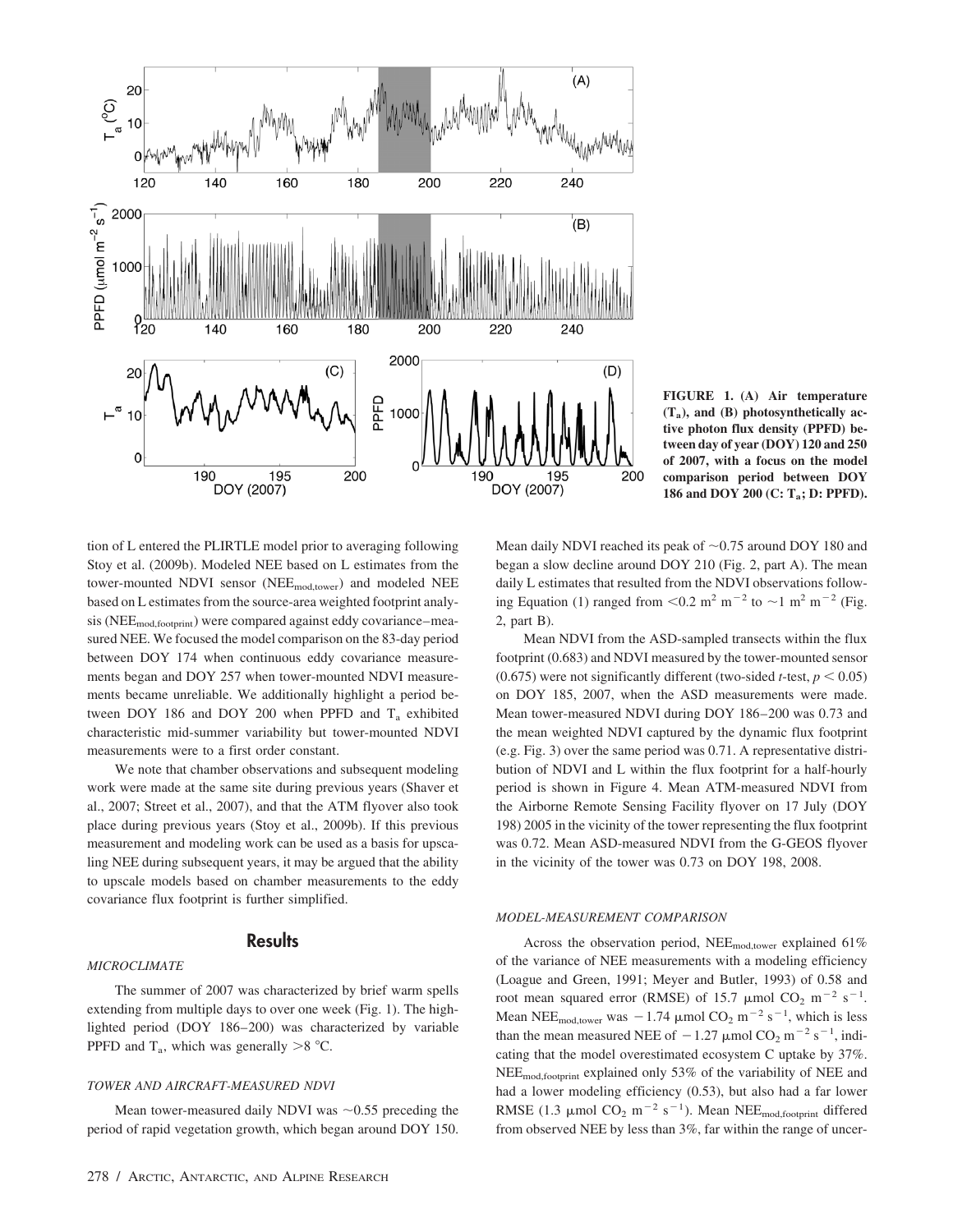

**FIGURE 2. (A) Daily measurements of the normalized difference vegetation index (NDVI) using a tower-mounted sensor, and (B) subsequent estimates of the leaf area index (L) at the Abisko Tundra flux tower during the 2007 growing season. Circles represent the daily mean of acceptable NDVI measurements and subsequent L estimates. Error bars represent 1 standard deviation about the daily mean.**

tainty on the order of 10% or more commonly attributed to eddy covariance observations (Moncrieff et al., 1996).

When focusing on the highlighted period between DOY 186 and DOY 200, NEEmod,footprint matched the diurnal patterns of observed NEE better during certain days (e.g. DOY 186 and DOY 196; Fig. 5, part A) and tended to better replicate periods with large flux magnitude (Fig. 5, part C). NEE<sub>mod,tower</sub> better matched the diurnal pattern or observed NEE on other days (e.g. DOY 195

and DOY 197). Both modeling approaches frequently missed large positive and negative excursions of observed NEE (e.g. DOY 190). The local Abisko-area PLIRTLE parameterizations (Shaver et al., 2007) did not improve model fit versus the pan-Arctic parameterization (data not shown).

The differences in goodness-of-fit between NEE<sub>mod,footprint</sub> and NEEmod,tower extended beyond single-day examples; the RMSE of NEEmod,tower was generally lower during the earlier part of the

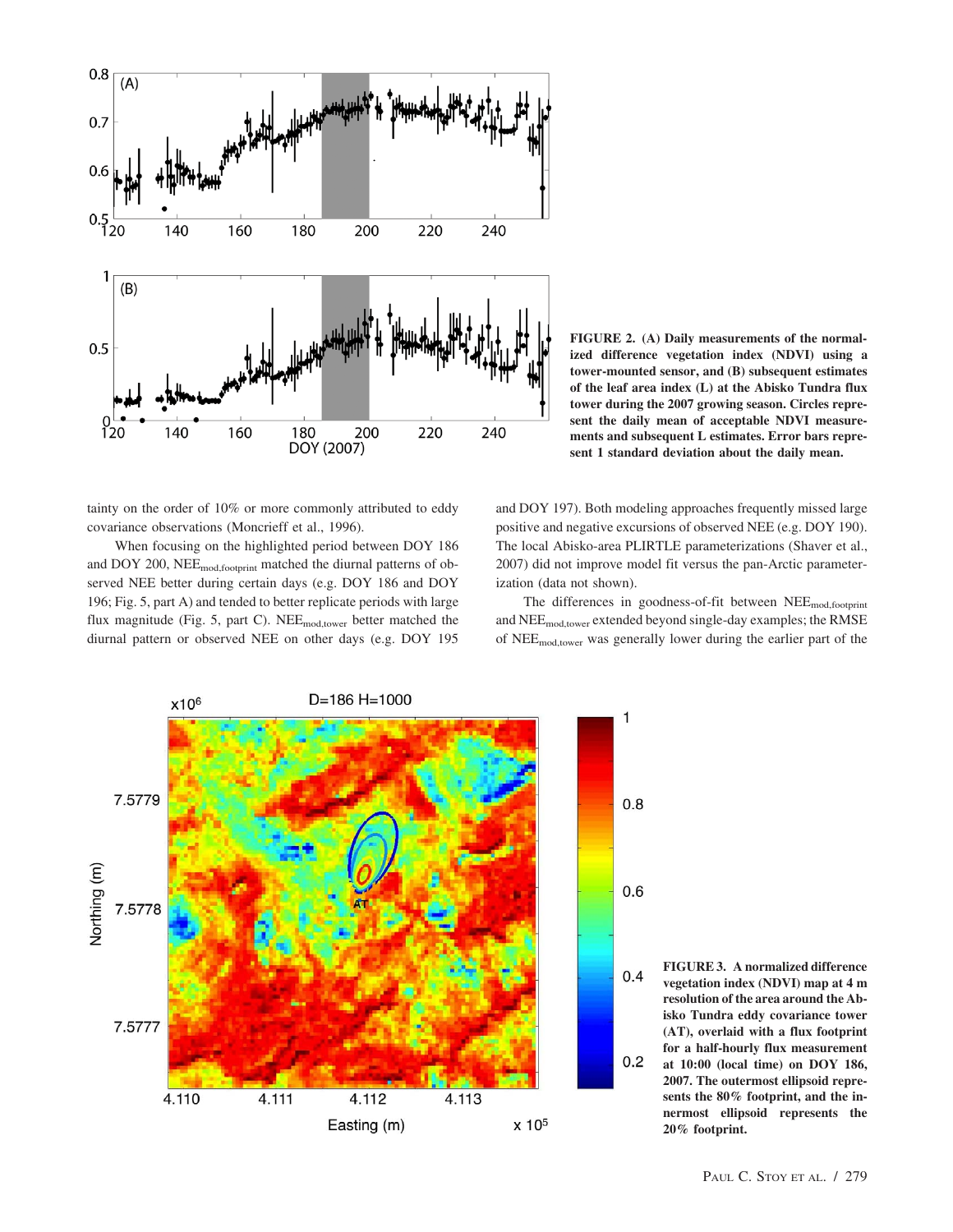

**FIGURE 4. (A) The probability distribution function of tower-measured normalized difference vegetation index (NDVI) at the Abisko, Sweden, tundra research site with a kernel density estimate of footprintweighted NDVI for the time period shown in Figure 3 (10:00 on DOY 186, 2007). (B) The leaf area index (L) distributions that result from converting the NDVI distributions in part A using the transfer functions described in Williams et al. (2008) (see Equation 1).**

measurement period before DOY 210, and the RMSE of NEE<sub>mod,-</sub> footprint was generally lower during the latter part of the measurement period (Fig. 6). Both approaches replicated observed variability poorly during a period centered around DOY 203. This period was marked by relatively low retrieval of eddy covariance flux data that averaged less than 50% of available measurements per day owing in part to large rain events. Approximately 8.5 mm of rain was measured at the Abisko Research Station during the week beginning DOY 200. The RMSE of NEE<sub>mod,footprint</sub> tended to be lower during the latter part of the observation period after DOY

210. This period corresponded to larger footprint volumes; the peak of the footprint source weight function averaged 41 m before DOY 210 and was over 60% longer (66 m) after DOY 210, on average. The increase in footprint dimension corresponded to a decrease in the sensible heat flux toward the end of the measurement period  $(r = -0.76; p < 0.001)$ ; wind speed was not statistically related to DOY ( $p = 0.59$ ). Both modeling approaches explained over 60% of the variability of measured NEE when excluding the period between DOY 200 and DOY 204 during the period of low NEE measurement retrieval, and after DOY 240 when L estimates were



**FIGURE 5. (A) The measured net ecosystem exchange of CO2 (NEE) at a tundra ecosystem near Abisko, Sweden, with PLIRTLE (Shaver et al., 2007) model outputs that employ leaf area index (L) estimated from tower-based normalized difference vegetation index (NDVI) measurements (NEEmod,tower, B) and NDVI sampled from a dynamic flux footprint (NEEmod,footprint, C).**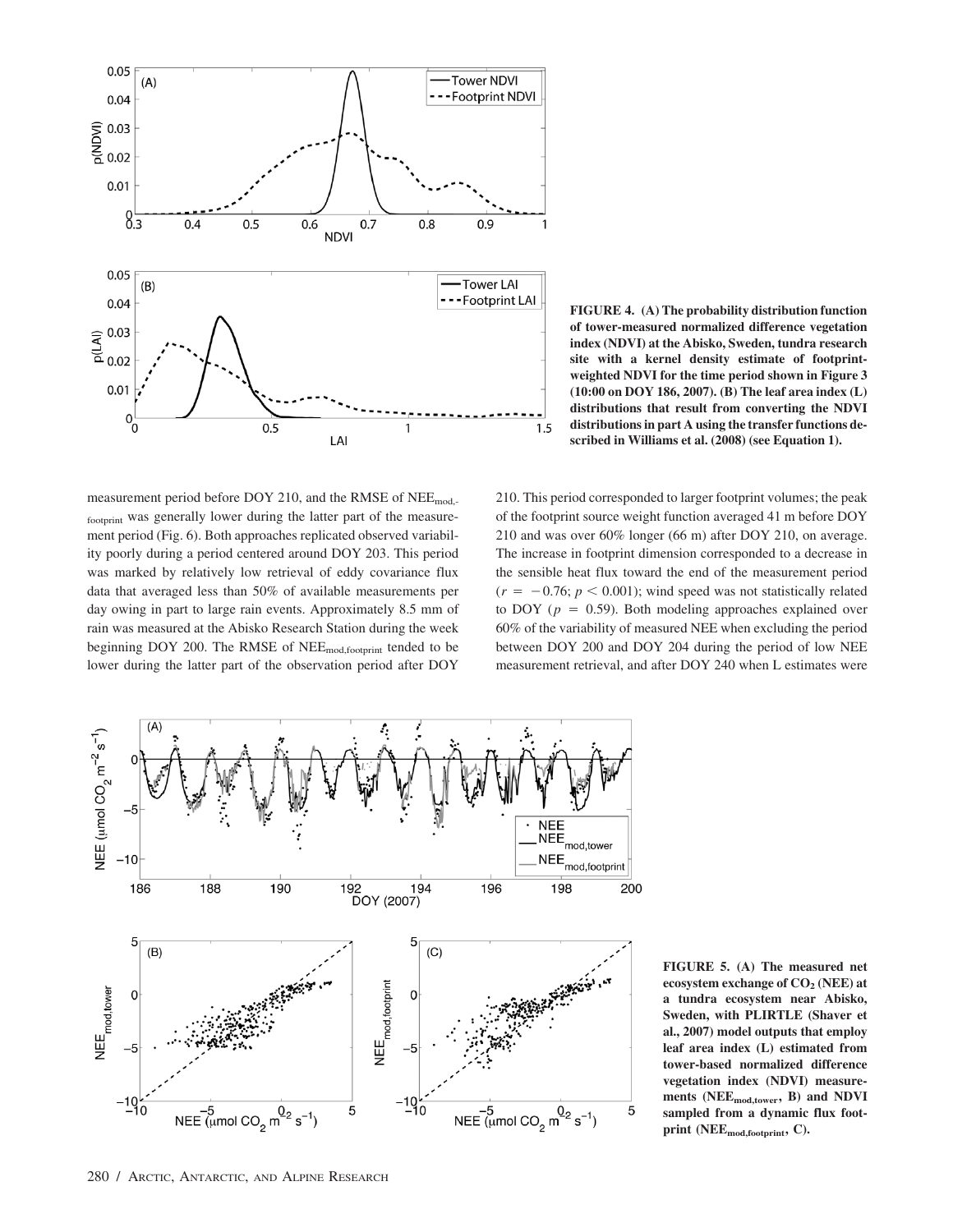

frequently lower than  $0.4 \text{ m}^2 \text{ m}^{-2}$  and vegetation was senescing (Fig. 2, part B).

### **Discussion**

### *UPSCALING CO*<sup>2</sup> FLUX IN TUNDRA

A model (PLIRTLE) based on microclimate and L (Shaver et al., 2007) that was parameterized using pan-Arctic chamber-based flux measurements (Shaver et al., 2007; Street et al., 2007) explained up to 75% of the variance of NEE for select two-week periods and explained over 60% of the variance of NEE across most of the growing season. The 4% difference in magnitude between NEE and NEE<sub>mod,footprint</sub> is well within NEE error from eddy covariance observations, which is usually considered to be on the order of 10–15% (Goulden et al., 1996; Moncrieff et al., 1996; Stoy et al., 2006) depending on flux magnitude (Hollinger and Richardson, 2005; Richardson et al., 2006). The maximum percent of variance explained by the models is similar to but slightly less than the explanatory power of the PLIRTLE model based on chamber measurements (80%  $\pm$  5%) in pan-Arctic tundra ecosystems (Shaver et al., 2007).

Our results contrast with those of Fox et al. (2008), who found that upscaling the chamber measurements of Shaver et al. (2007) and Street et al. (2007) based on a map of dominant species gave NEE values 60% greater than eddy covariance-based measurements, and suggested that the chamber sampling design was not systematic. This interpretation is correct; the sampling design of Shaver et al. (2007) and Street et al. (2007) was meant to capture representative examples of dominant tundra ecosystem types for the purposes of a pan-Arctic comparison, not to capture characteristic rates of ecosystem  $CO<sub>2</sub>$  exchange at the eddy covariance footprint scale. In other words, assuming that vegetation type controlled surface fluxes, rather than vegetation characteristics (here via L),

**FIGURE 6. Goodness-of-fit statistics for the PLIRTLE model with leaf area index estimated by a towermounted normalized difference vegetation index (NDVI) sensor (''Tower'') and with leaf area index estimated using NDVI from a flux footprint analysis following Hsieh et al. (2000) and Detto et al. (2006) using a 4 m NDVI map (''Footprint'', see Fig. 3). (A) EF: modeling efficiency; (B)***r***<sup>2</sup> : coefficient of determination; (C) RMSE: root mean squared error.**

resulted in erroneous upscaled fluxes. We recommend upscaling biosphere-atmosphere flux observations through validated models of ecosystem function (Rastetter et al., 1992) rather than species composition.

#### *FOOTPRINT MODELING*

Adding a dynamic flux footprint via NEE<sub>mod,footprint</sub> decreased the explanatory power of the model for many periods. NEE<sub>mod,foot-</sub> print represented an improvement over NEE<sub>mod,tower</sub> in certain instances, including large  $CO<sub>2</sub>$  uptake events (Fig. 5). On occasion,  $NEE_{mod,footprint}$  estimated greater  $CO<sub>2</sub>$  sequestration than measurements supported. We suggest that this overestimate is likely due to the frequent presence of high NDVI outliers (Figs. 3 and 4) when scaling using the flux footprint. These high NDVI patches correspond largely to *Salix* shrubs, which were also frequent outliers when parameterizing the PLIRTLE model (Shaver et al., 2007). Further modeling work with chamber observations suggested that the complex light environment near the edges of *Salix* vegetation patches caused GPP to deviate from a simple, linear relationship with L (Fletcher et al., 2012). NEE<sub>mod,footprint</sub> often included NDVI pixels that corresponded to the *Salix* patches to which PLIRTLE does not fit as well. Future research should focus on modeling NEE in *Salix*, especially if shrub growth and encroachment across the circumpolar tundra biome continue (Forbes et al., 2010; Macias-Fauria et al., 2012).

Our findings suggest that adding complexity via the footprint model, and thereby uncertainty, to an upscaling approach that matches observations reasonably well does not necessarily improve model fit. NEE<sub>mod,footprint</sub> did not represent an unambiguous improvement over NEEmod,tower (Fig. 6) except during the latter part of the measurement period when the flux footprint tended to be larger. It is unclear if disturbance near the tower or the larger population of NDVI pixels sampled by the larger footprint can be attrib-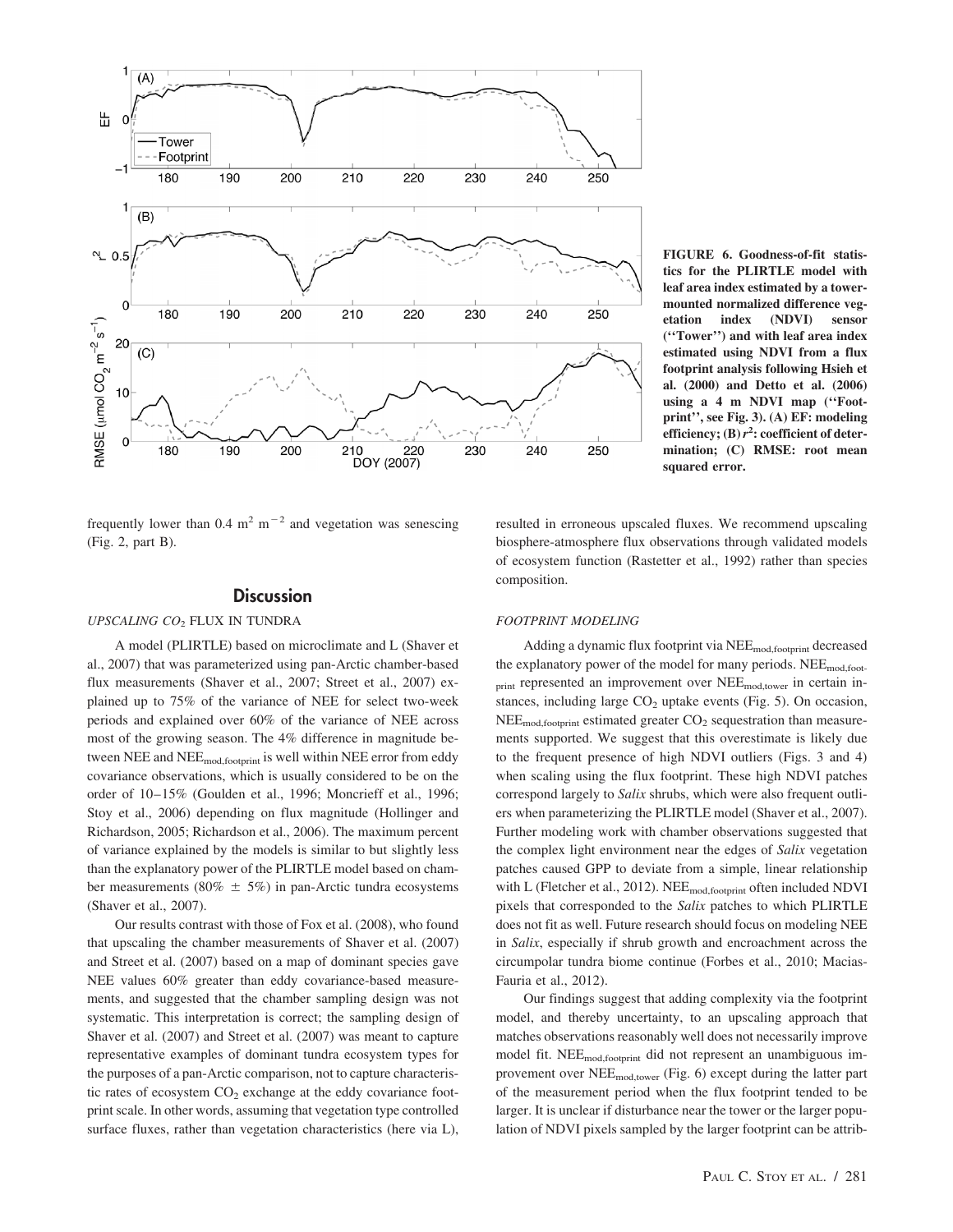uted to the improved fit of  $NEE_{mod,footprint}$  during the latter part of the growing season. Regardless, fortuitous tower-mounted NDVI sensor placement in an area with an average NDVI that closely matched the NDVI in the area of the flux footprint (Fig. 3) contributed to the success of NEEmod,tower.

#### *OBSERVATIONAL CHALLENGES FOR TUNDRA CO*<sup>2</sup> FLUX UPSCALING

The nonlinear relationship between NDVI and L creates a nonlinear relationship between NDVI and NEE in PLIRTLE (van Wijk and Williams, 2005; Williams et al., 2008; Stoy et al., 2009b, 2009c). Most growing season NDVI measurements at AT are on the order of 0.7 (Fig. 2, part A), which is near the point where small errors in NDVI create large biases in PLIRTLE-based NEE estimates (see Fig. 7, part A, *in* Stoy et al., 2009c). This sensitivity, coupled with the sensitivity of NDVI to soil reflectance (Rocha and Shaver, 2009), suggests that including multiple remote-sensing products including the enhanced vegetation index (EVI) may improve multi-scale carbon flux estimates in tundra (Boelman et al., 2003; Rocha and Shaver, 2009). Future work should add multiple observational constraints to improve multi-scale understanding of tundra  $CO<sub>2</sub>$  flux (Quaife et al., 2008; Hill et al., 2011).

#### *ADDITIONAL APPLICATIONS OF THE PLIRTLE MODEL*

PLIRTLE and similar models have been used extensively in recent studies of CO<sub>2</sub> exchange in tundra at the chamber (Shaver et al., 2007; Street et al., 2007), tower (Rastetter et al., 2010; Loranty et al., 2011), landscape (Stoy et al., 2009a, 2009b), and regional scales (Loranty et al., 2011). The present analysis demonstrates that it can likewise be used as a strategy for upscaling chamber-scale observations to larger scales in space. It is important to note potential pitfalls of such an approach, including recent findings of lower GPP per unit ground area in tundra patch edges (Fletcher et al., 2012) and the potential role of patterned ground in explaining submeter spatial patterns of ecosystem respiration (Sommerkorn, 2008). We also note that our analysis is restricted to the growing season, and that shoulder and cold-season fluxes from tundra ecosystems may be non-trivial (Larsen et al., 2007a, 2007b; Street et al., 2012); in fact, both NEEmod,tower and NEEmod, footprint performed more poorly later in the growing season when vegetation began to senesce (Fig. 6). Despite potential limitations, we suggest that our upscaling approach may represent an improvement over previous studies that were unable to find convergent estimates of NEE by combining inference from chamber studies and from eddy covariance towers (Fox et al., 2008).

#### *CONCLUSIONS AND FUTURE STUDIES*

Our findings emphasize that canopy characteristics (via L) and microclimate (via PPFD and  $T_a$ ), rather than community composition, can be used for upscaling  $CO<sub>2</sub>$  flux in tundra. Measurements of plant communities, including the extent of vegetation patches and the distribution of species, are not necessary for explaining or upscaling carbon flux during the growing season (Fox et al., 2008). We note, however, that plant response to regional climate change occurs at the species level. These alterations to

plant community composition and the emergent ecosystem consequences, including subsequent changes to L (Jia et al., 2003), must be further studied (Chapin et al., 2005; McGuire et al., 2007; Spadavecchia et al., 2008). Research on present tundra carbon cycling should quantify the magnitude, distribution, and uncertainty of L and microclimate in tundra across scales in space (Loranty et al., 2011). Future research should focus on the response of species distribution and ecosystem attributes to a changing climate (Stow et al., 2004), including the response of climate to changes to vegetation distribution and land cover characteristics (McGuire et al., 2006, 2007; Forbes et al., 2010).

## Acknowledgments

We acknowledge funding from the U.S. National Science Foundation (grant numbers OPP-0096523, OPP-0352897, DEB-0087046, and DEB-00895825), University of Edinburgh, and Natural Environment Research Council (NERC) (award NE/D005922/ 1 for the ABACUS consortium; award 03/17 for the NERC ARSF flight that carried the ATM sensor; and support from the NERC Field Spectroscopy Facility [FSF] for the ASD instrument). Stoy acknowledges funding from the Marie Curie European Incoming International Fellowship (project number 237348, TSURF), the National Science Foundation (*''Scaling Ecosystem Function: Novel Approaches from MaxEnt and Multiresolution,''* DBI #1021095), and Montana State University. We thank Brian Huntley for use of the Trimble dGPS, Dario Papale for providing the flux despiking algorithm, Markus Reichstein and MPI-Jena for research support, Poppy Potter for G-GEOS flight assistance, Terry Callaghan for general support, and Annika Kristofferson at Abisko Scientific Research Station for the provision of meteorological data.

# References Cited

- Asner, G. P., Scurlock, J. M. O., and Hicke, J. A., 2003: Global synthesis of leaf area index observations: implications for ecological and remote sensing studies. *Global Ecology and Biogeography*, 12: 191–205.
- Aubinet, M., Grelle, A., Ibrom, A., Rannik, Ü., Moncrieff, J., Foken, T., Kowalski, A. S., Martin, P. H., Berbigier, P., Bernhofer, C., Clement, R., Elbers, J., Granier, A., Grunwald, T., Morgenstern, K., Pilegaard, K., Rebmann, C., Snijders, W., Valentini, R., and Vesala, T., 2000: Estimates of the annual net carbon and water exchange of forests: the EUROFLUX methodology. *Advances in Ecological Research*, 30: 113–175.
- Bain, W. G., Hutyra, L., Patterson, D. C., Bright, A. V., Daube, B. C., Munger, J. W., and Wofsy, S. C., 2005: Wind-induced error in the measurement of soil respiration using closed dynamic chambers. *Agricultural and Forest Meteorology*, 131: 225–232.
- Boelman, N. T., Stieglitz, M., Rueth, H. M., Sommerkorn, M., Griffin, K. L., Shaver, G. R., and Gamon, J. A., 2003: Response of NDVI, biomass, and ecosystem gas exchange to long-term warming and fertilization in wet sedge tundra. *Oecologia*, 135: 414–421.
- Burba, G. G., McDermitt, D. K., Grelle, A., Anderson, D. J., and Xu, L., 2008: Addressing the influence of instrument surface heat exchange on the measurements of  $CO<sub>2</sub>$  flux from open-path gas analyzers. *Global Change Biology*, 14: 1–23.
- Chapin, F. S., Sturm, M., Serreze, M. C., McFadden, J. P., Key, J. R., Lloyd, A. H., McGuire, A. D., Rupp, T. S., Lynch, A. H., Schimel, J. P., Beringer, J., Chapman, W. L., Epstein, H. E., Euskirchen, E. S., Hinzman, L. D., Jia, G., Ping, C.-L., Tape, K. D., Thompson, C. D. C., Walker, D. A., and Welker, J. M., 2005: Role of land-surface changes in Arctic summer warming. *Science*, 310: 657–660.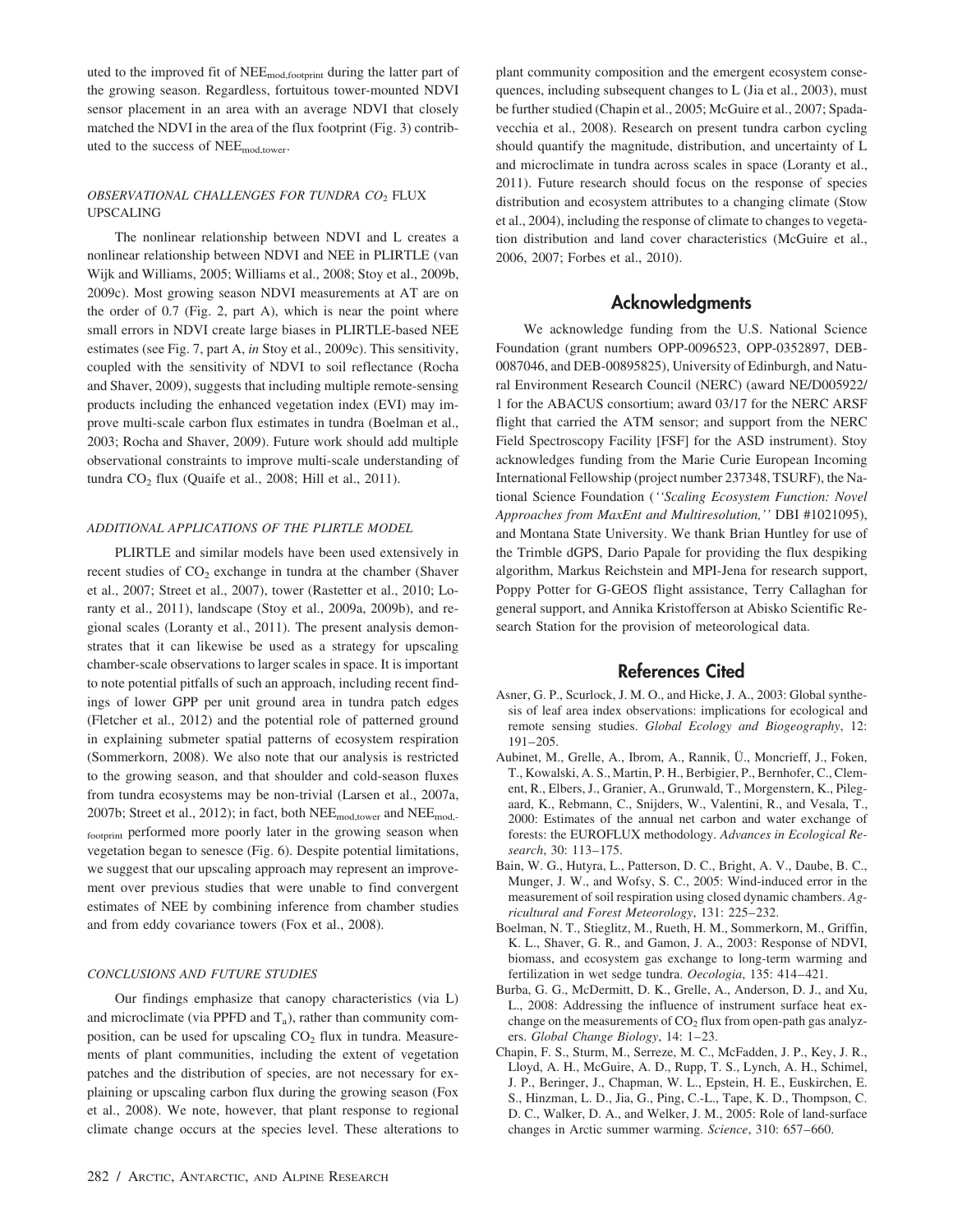- Detto, M., Montaldo, N., Albertson, J. D., Mancini, M., and Katul, G. G., 2006: Soil moisture and vegetation controls on evapotranspiration in a heterogeneous Mediterranean ecosystem on Sardinia, Italy. *Water Resources Research*, 42: W08419, http://dx.doi.org/10.1029/ 2005WR004693.
- Dore, S., Hymus, G. J., Johnson, D. P., Hinkle, C. R., Valentini, R., and Drake, B. G., 2003: Cross validation of open-top chamber and eddy covariance measurements of ecosystem  $CO<sub>2</sub>$  exchange in a Florida scrub-oak ecosystem. *Global Change Biology*, 9: 84–95.
- Fletcher, B. J., Gornall, J. L., Poyatos, R., Press, M. C., Stoy, P. C., Huntley, B., Baxter, R., and Phoenix, G. K., 2012: Photosynthesis and productivity in heterogeneous Arctic tundra: consequences for ecosystem function of mixing vegetation types at stand edges. *Journal of Ecology*, 100(2): 441–451, http://dx.doi.org/10.1111/j.1365- 2745.2011.01913.x.
- Forbes, B. C., Fauria, M. M., and Zetterberg, P., 2010: Russian Arctic warming and 'greening' are closely tracked by tundra shrub willows. *Global Change Biology*, 16: 1542–1554.
- Fox, A. M., Huntley, B., Lloyd, C. R., Williams, M., and Baxter, R., 2008: Net ecosystem exchange over heterogeneous Arctic tundra: scaling between chamber and eddy covariance measurements. *Journal of Geophysical Research*, 22: GB2027, http://dx.doi.org/10.1029/ 2007GB003027.
- Gash, J. H. C., and Dolman, A. J., 2003: Sonic anemometer (co)sine response and flux measurement: I. The potential for (co)sine error to affect sonic anemometer-based flux measurements. *Agricultural and Forest Meteorology*, 119: 195–207.
- Goulden, M. L., Munger, J. W., Fan, S., Daube, B. C., and Wofsy, S., 1996: Measurements of carbon sequestration by long-term eddy covariance: methods and a critical evaluation of accuracy. *Global Change Biology*, 2: 169–182.
- Grace, J., Malhi, Y., Lloyd, J., McIntyre, J., Miranda, A. C., Meir, P., and Miranda, H. S., 1996: The use of eddy covariance to infer the net carbon dioxide uptake of Brazilian rain forest. *Global Change Biology*, 2: 209–217.
- Hill, T. C., Quaife, T., and Williams, M., 2011: A data assimilation method for using low-resolution Earth observation data in heterogeneous ecosystems. *Journal of Geophysical Research*, 116: D08117, http://dx.doi.org/10.1029/2010JD015268.
- Hollinger, D. Y., and Richardson, A. D., 2005: Uncertainty in eddy covariance measurements and its application to physiological models. *Tree Physiology*, 25: 873–885.
- Hong, J., and Kim, J., 2008: Scale-dependency of surface fluxes in an atmospheric mesoscale model: effect of spatial heterogeneity in atmospheric conditions. *Nonlinear Processes in Geophysics*, 15: 965–975.
- Hsieh, C. I., Katul, G., and Chi, T., 2000: An approximate analytical model for footprint estimation of scalar fluxes in thermally stratified atmospheric flows. *Advances in Water Resources*, 23: 765–772.
- Janssens, I. A., Kowalski, A. S., and Ceulemans, R., 2001: Forest floor CO2 fluxes estimated by eddy covariance and chamber-based model. *Agricultural and Forest Meteorology*, 106: 61–69.
- Jia, G. J., Epstein, H. E., and Walker, D. A., 2003: Greening of Arctic Alaska, 1981–2001. *Geophysical Research Letters*, 30: http:// dx.doi.org/10.1029/2003GL018268.
- Kljun, N., Calanca, P., Rotachhi, M. W., and Schmid, H. P., 2004: A simple parameterisation for flux footprint predictions. *Boundary-Layer Meteorology*, 112: 503–523.
- Kustas, W. P., and Norman, J. M., 2000: Evaluating the effects of subpixel heterogeneity on pixel average fluxes. *Remote Sensing of Environment*, 74: 327–342.
- Larsen, K. S., Grogan, P., Jonasson, S., and Michelsen, A., 2007a: Respiration and microbial dynamics in two subarctic ecosystems during winter and spring thaw: effects of increased snow depth. *Arctic, Antarctic, and Alpine Research*, 39: 268–276.
- Larsen, K. S., Ibrom, A., Jonasson, S., Michelsen, A., and Beier, C., 2007b: Significance of cold-season respiration and photosynthesis in a subarctic heath ecosystem in northern Sweden. *Global Change Biology*, 13: 1498–1508.
- Loague, K., and Green, R. E., 1991: Statistical and graphical methods for evaluating solute transport models: overview and applications. *Journal of Contaminant Hydrology*, 7: 51–73.
- Loranty, M., Goetz, S., Rastetter, E. B., Rocha, A. V., Shaver, G. R., Humphreys, E. R., and Lafleur, P. M., 2011: Scaling an instantaneous model of tundra NEE to the arctic landscape. *Ecosystems*, 14: 76–93.
- Macias-Fauria, M., Forbes, B. C., Zetterberg, P., and Kumpula, T., 2012: Eurasian Arctic greening reveals teleconnections and the potential for structurally novel ecosystems. *Nature Climate Change*, 2: 613–618.
- McGuire, A. D., Chapin, F. S., III, Walsh, J. E., and Wirth, C., 2006: Integrated regional changes in Arctic climate feedbacks: implications for the global climate system. *Annual Review of Environment and Resources*, 31: 61–91.
- McGuire, A. D., Chapin, F. S., III, Wirth, C., Apps, M. J., Bhatti, J., Callaghan, T. V., Christensen, T. R., Clein, J. S., Fukada, M., Maximov, T., Onuchin, A., Shvidenko, A. Z., and Vaganov, E., 2007: Responses of high latitude ecosystems to global change: potential consequences for the climate system. *In* Canadell, J. G., Pataki, D. E., and Pitelka, L. F. (eds.), *Responses of High Latitude Ecosystems to Global Change: Potential Consequences for the Climate System*. Berlin, Heidelberg: Springer, 297–310.
- Meyer, D. G., and Butler, D. G., 1993: Statistical validation. *Ecological Modelling*, 68: 21–32.
- Moncrieff, J. B., Mahli, Y., and Leuning, R., 1996: The propagation of errors in long-term measurements of land-atmosphere fluxes of carbon and water. *Global Change Biology*, 2: 231–240.
- Novick, K. A., Stoy, P. C., Katul, G. G., Ellsworth, D. S., Siqueira, M. B. S., Juang, J., and Oren, R., 2004: Carbon dioxide and water vapor exchange in a warm temperate grassland. *Oecologia*, 138: 259–274.
- Oechel, W. C., Vourlitis, G. L., Brooks, S., Crawford, T. L., and Dumas, E., 1998: Intercomparison among chamber, tower and aircraft net  $CO<sub>2</sub>$  and energy fluxes measured during the Arctic System Science Land-Atmosphere-Ice Interactions (ARCSS-LAII) flux study. *Journal of Geophysical Research*, 103: 28,933–29,003.
- Oishi, A. C., Oren, R., and Stoy, P. C., 2008: Estimating components of forest evapotranspiration: a footprint approach for scaling sap flux measurements. *Agricultural and Forest Meteorology*, 148: 1719–1732.
- Oren, R., Hsieh, C. I., Stoy, P. C., Albertson, J. D., McCarthy, H. R., Harrell, P., and Katul, G. G., 2006: Estimating the uncertainty in annual net ecosystem carbon exchange: spatial variation in turbulent fluxes and sampling errors in eddy-covariance measurements. *Global Change Biology*, 12: 883–896.
- Quaife, T., Lewis, P., de Kauwe, M., Williams, M., Law, B. E., Disney, M., and Bowyer, P., 2008: Assimilating canopy reflectance data into an ecosystem model with an ensemble Kalman filter. *Remote Sensing of Environment*, 112: 1347–1364.
- Rastetter, E. B., King, A. W., Cosby, B. J., Hornberger, G. M., O'Neill, R. V., and Hobbie, J. E., 1992: Aggregating fine-scale ecological knowledge to model coarser-scale attributes of ecosystems. *Ecological Applications*, 2: 55–70.
- Rastetter, E. B., Williams, M., Griffin, K. L., Kwiatkowski, B. L., Tomasky, G., Potosnak, M. J., Stoy, P. C., Shaver, G. R., Stieglitz, M., Hobbie, J. E., and Kling, G. W., 2010: Processing Arctic eddyflux data using a simple carbon-exchange model embedded in the ensemble Kalman filter. *Ecological Applications*, 20: 1285–1301.
- Richardson, A. D., Hollinger, D. Y., Burba, G. G., Davis, K. J., Flanagan, L. B., Katul, G. G., Munger, J. W., Ricciuto, D. M., Stoy, P. C., Suyker, A. E., Verma, S. B., and Wofsy, S. C., 2006: A multisite analysis of random error in tower-based measurements of carbon and energy fluxes. *Agricultural and Forest Meteorology*, 136: 1–18.
- Rocha, A. V., and Shaver, G. R., 2009: Advantages of a two band EVI calculated from solar and photosynthetically active radiation fluxes. *Agricultural and Forest Meteorology*, 149: 1560–1563.
- Schmid, H. P., 1994: Source areas for scalars and scalar fluxes. *Boundary Layer Meteorology*, 68: 293–318.
- Schmid, H. P., 1997: Experimental design for flux measurements: